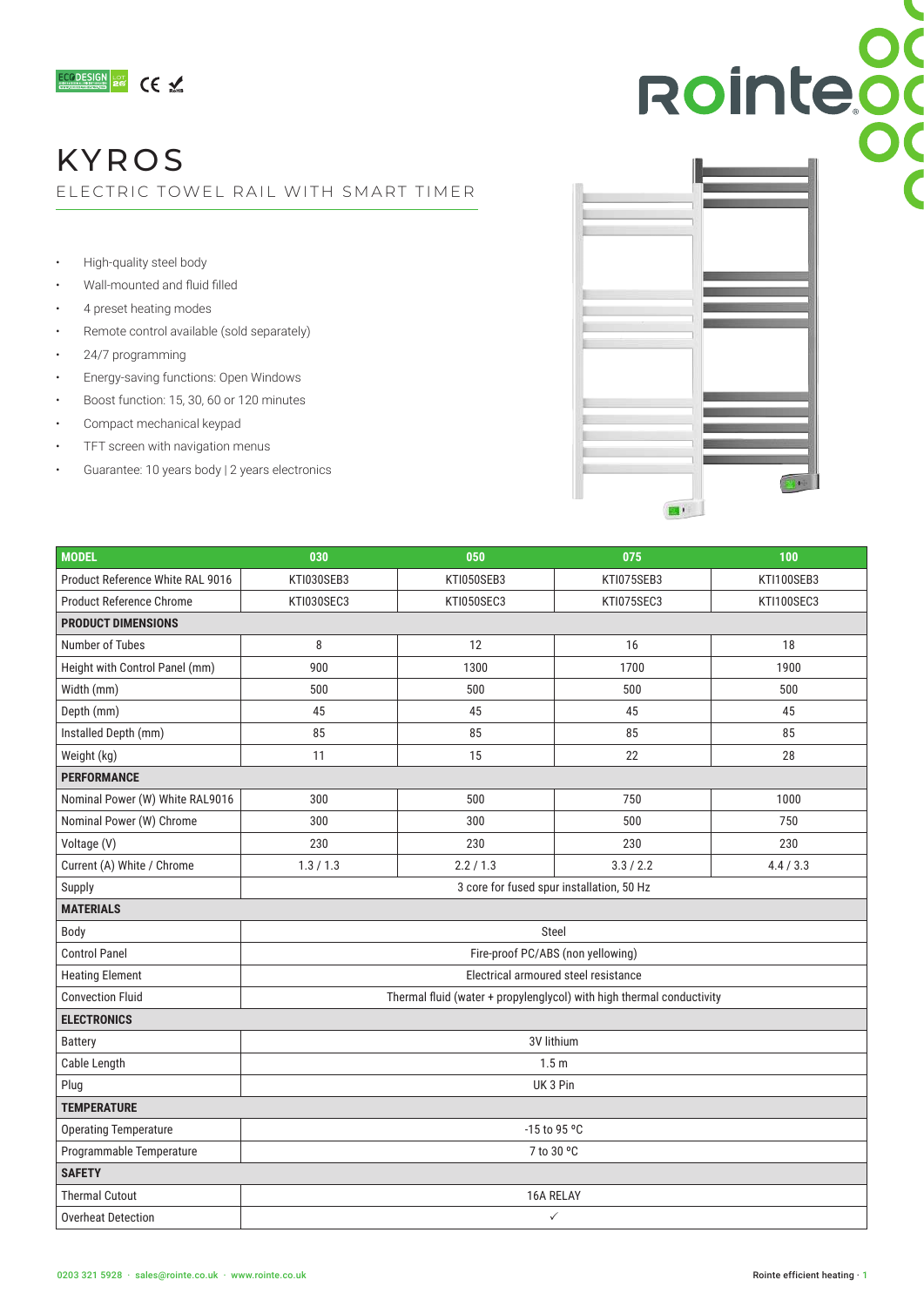# Rointeod

## KYROS

ELECTRIC TOWEL RAIL WITH SMART TIMER

| <b>MODEL</b>                       | 030                                                                | 050            | 075          | 100  |  |  |  |
|------------------------------------|--------------------------------------------------------------------|----------------|--------------|------|--|--|--|
| <b>TECHNOLOGY &amp; FUNCTIONS</b>  |                                                                    |                |              |      |  |  |  |
| Home Automation Technology         |                                                                    | $\overline{a}$ |              |      |  |  |  |
| <b>Preset Heating Programs</b>     |                                                                    |                | $\checkmark$ |      |  |  |  |
| Open Windows                       | $\checkmark$                                                       |                |              |      |  |  |  |
| Adaptive Start Up Mode             |                                                                    |                |              |      |  |  |  |
| Presence Detect Mode               | Only when specifically ordered                                     |                |              |      |  |  |  |
| Pilot Wire                         | Only when specifically ordered                                     |                |              |      |  |  |  |
| Modes                              | Manual/Automatic, Comfort/Eco/Anti-frost/User                      |                |              |      |  |  |  |
| <b>Boost Mode</b>                  | 15, 30, 60 or 120 minutes                                          |                |              |      |  |  |  |
| Programming                        | 24/7                                                               |                |              |      |  |  |  |
| <b>Consumption Meter</b>           |                                                                    |                |              |      |  |  |  |
| <b>CONTROLS &amp; INTERFACE</b>    |                                                                    |                |              |      |  |  |  |
| Built-In Wifi                      | $\overline{a}$                                                     |                |              |      |  |  |  |
| Operation Via App                  | $\overline{a}$                                                     |                |              |      |  |  |  |
| Operation Via Remote Control       | $\checkmark$                                                       |                |              |      |  |  |  |
| <b>Operation Via Control Panel</b> | $\checkmark$                                                       |                |              |      |  |  |  |
| Works with Amazon Alexa            | $\overline{a}$                                                     |                |              |      |  |  |  |
| Customisable Screen Colour         |                                                                    |                |              |      |  |  |  |
| <b>Control Panel Lock</b>          | Via Rointe Remote Controls / Via Control Panel                     |                |              |      |  |  |  |
| Keypad                             | Mechanical                                                         |                |              |      |  |  |  |
| Screen                             | 1.77" TFT                                                          |                |              |      |  |  |  |
| <b>Control Menus</b>               | $\checkmark$                                                       |                |              |      |  |  |  |
| <b>PACKAGING DIMENSIONS</b>        |                                                                    |                |              |      |  |  |  |
| Height (mm)                        | 985                                                                | 1370           | 1775         | 1985 |  |  |  |
| Width (mm)                         | 550                                                                | 550            | 550          | 550  |  |  |  |
| Depth (mm)                         | 100                                                                | 100            | 100          | 100  |  |  |  |
| <b>CERTIFICATIONS</b>              |                                                                    |                |              |      |  |  |  |
| CE                                 | $\checkmark$                                                       |                |              |      |  |  |  |
| RoHS                               | $\checkmark$                                                       |                |              |      |  |  |  |
| Lot20/Ecodesign                    | $\checkmark$                                                       |                |              |      |  |  |  |
| IP Rating                          | <b>IP44</b>                                                        |                |              |      |  |  |  |
| <b>Protection Grade</b>            | Class II                                                           |                |              |      |  |  |  |
| <b>INSTALLATION</b>                |                                                                    |                |              |      |  |  |  |
| Mounting                           | Wall                                                               |                |              |      |  |  |  |
| Direction                          | Vertical                                                           |                |              |      |  |  |  |
| Supplied With                      | Plug, Cable, Installation Kit (template, brackets, screws), Manual |                |              |      |  |  |  |
| <b>GUARANTEE</b>                   |                                                                    |                |              |      |  |  |  |
| <b>Body Guarantee</b>              | 10 years                                                           |                |              |      |  |  |  |
| <b>Electronics Guarantee</b>       | 2 years                                                            |                |              |      |  |  |  |

STANDARD finishes